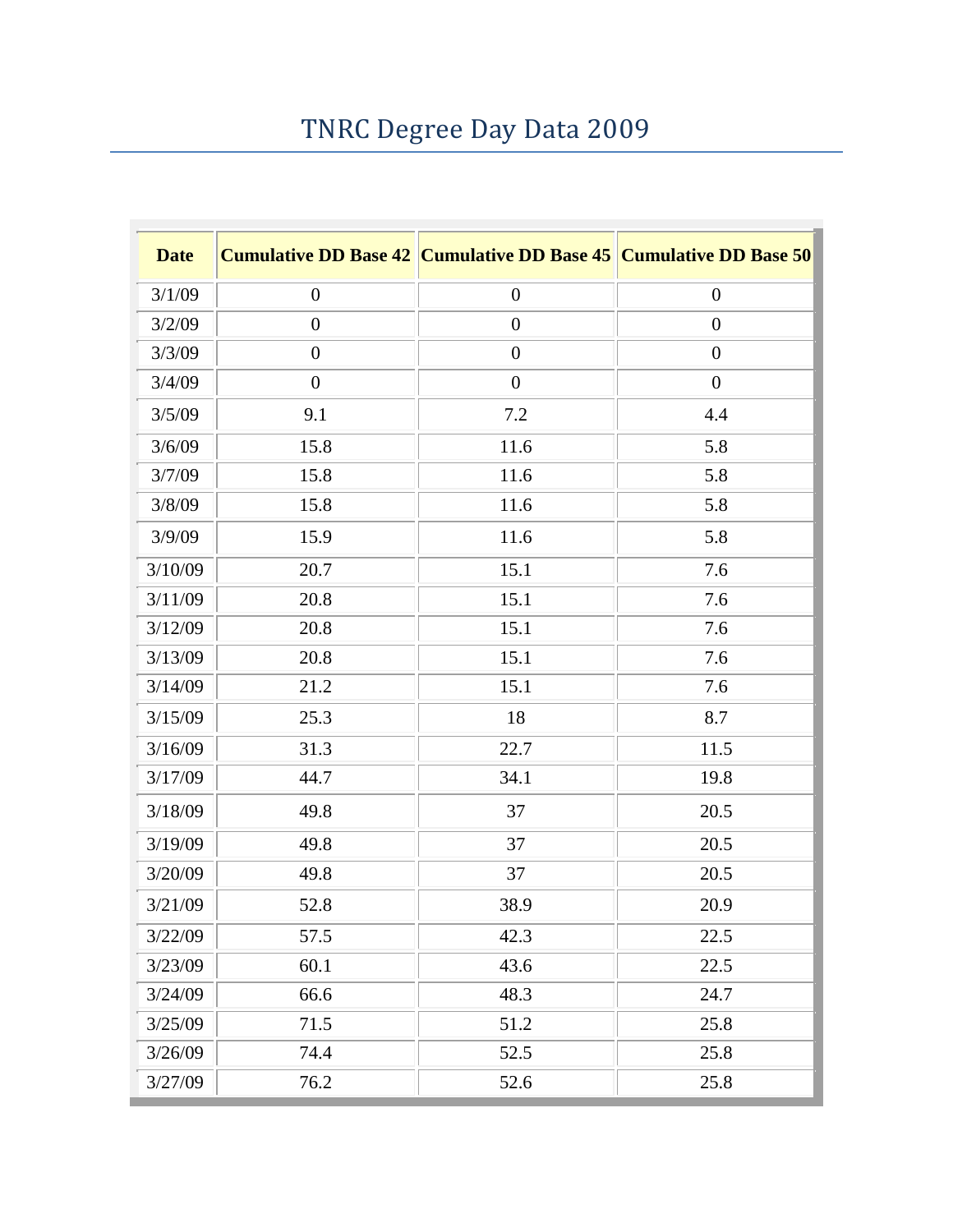| 3/28/09                       | 76.2 | 53.1 | 25.8 |
|-------------------------------|------|------|------|
| 3/29/09                       | 76.2 | 53.1 | 25.8 |
| 3/30/09                       | 79.2 | 53.1 | 25.8 |
| 3/31/09                       | 80.5 | 54.5 | 25.8 |
| $T_{\rm max}$ . $T_{\rm max}$ |      |      |      |

[Top of Page](http://www.agbioresearch.msu.edu/tnrc/weather2009.htm#weathertop)

| <b>Date</b> |      | <b>Cumulative DD Base 42 Cumulative DD Base 45 Cumulative DD Base 50</b> |      |
|-------------|------|--------------------------------------------------------------------------|------|
| 4/1/09      | 84.1 | 54.8                                                                     | 25.8 |
| 4/2/09      | 89.2 | 61.1                                                                     | 28.7 |
| 4/3/09      | 90   | 61.3                                                                     | 28.7 |
| 4/4/09      | 90   | 61.3                                                                     | 28.7 |
| 4/5/09      | 90   | 61.3                                                                     | 28.7 |
| 4/6/09      | 90   | 61.3                                                                     | 28.7 |
| 4/7/09      | 90   | 61.3                                                                     | 28.7 |
| 4/8/09      | 91.2 | 61.7                                                                     | 28.7 |
| 4/9/09      | 94.3 | 63.5                                                                     | 28.8 |
| 4/10/09     | 98   | 66                                                                       | 30   |
| 4/11/09     | 98   | 66                                                                       | 30   |
| 4/12/09     | 104  | 69                                                                       | 31   |
| 4/13/09     |      |                                                                          |      |
| 4/14/09     |      |                                                                          |      |
| 4/15/09     |      |                                                                          |      |
| 4/16/09     |      |                                                                          |      |
| 4/17/09     |      |                                                                          |      |
| 4/18/09     |      |                                                                          |      |
| 4/19/09     |      |                                                                          |      |
| 4/20/09     |      |                                                                          |      |
| 4/21/09     |      |                                                                          |      |
| 4/22/09     |      |                                                                          |      |
| 4/23/09     |      |                                                                          |      |
| 4/24/09     |      |                                                                          |      |
| 4/25/09     |      |                                                                          |      |
| 4/26/09     |      |                                                                          |      |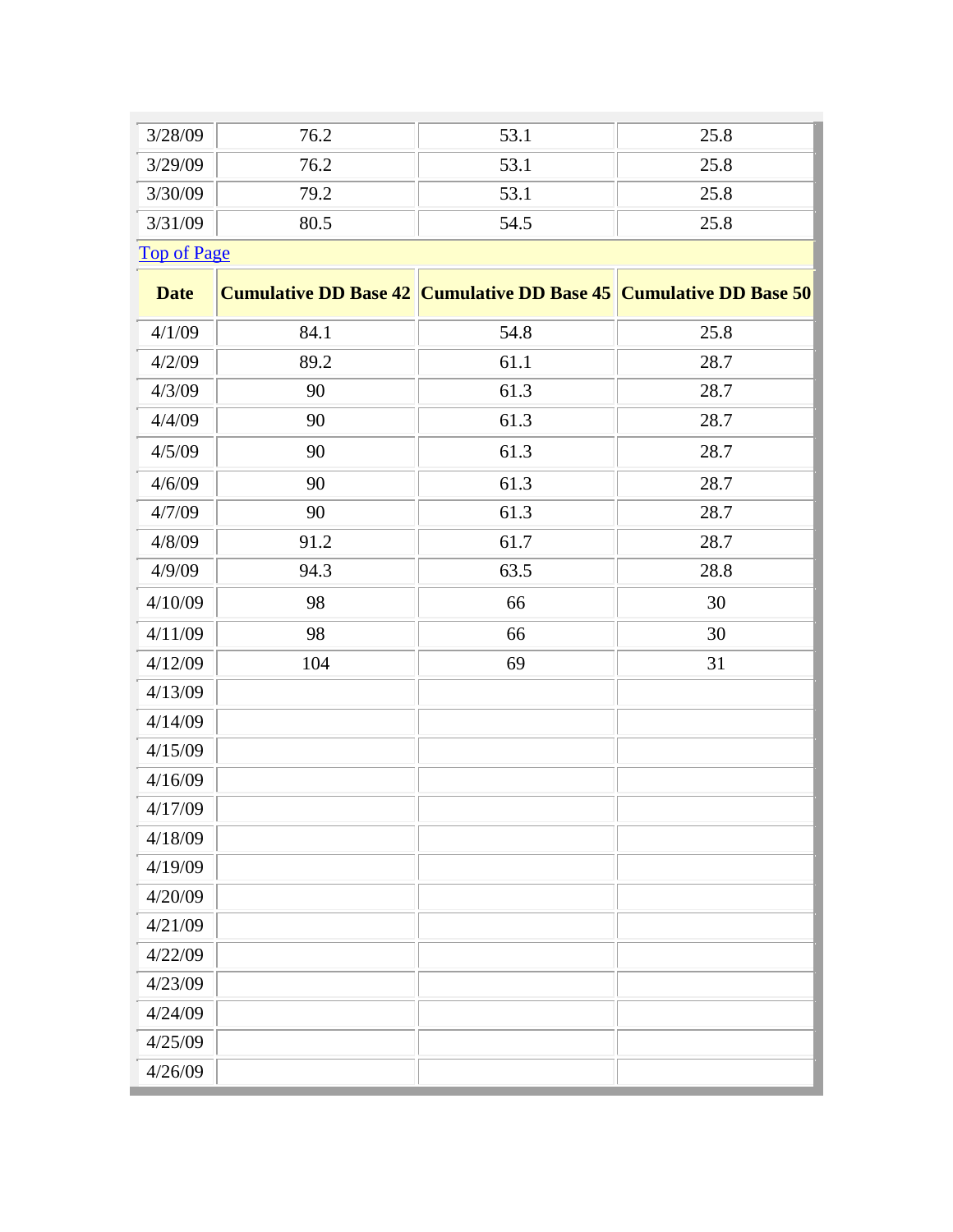| 4/27/09            |  |  |  |
|--------------------|--|--|--|
| 4/28/09            |  |  |  |
| 4/29/09            |  |  |  |
| 4/30/09            |  |  |  |
| <b>Top of Page</b> |  |  |  |

**Date Cumulative DD Base 42 Cumulative DD Base 45 Cumulative DD Base 50** 5/1/09 5/2/09 5/3/09 5/4/09 5/5/09 5/6/09 5/7/09 5/8/09 5/9/09 5/10/09 5/11/09 5/12/09 5/13/09 5/14/09 5/15/09 5/16/09 5/17/09 5/18/09 5/19/09 5/20/09 5/21/09 5/22/09 5/23/09 5/24/09 5/25/09 5/26/09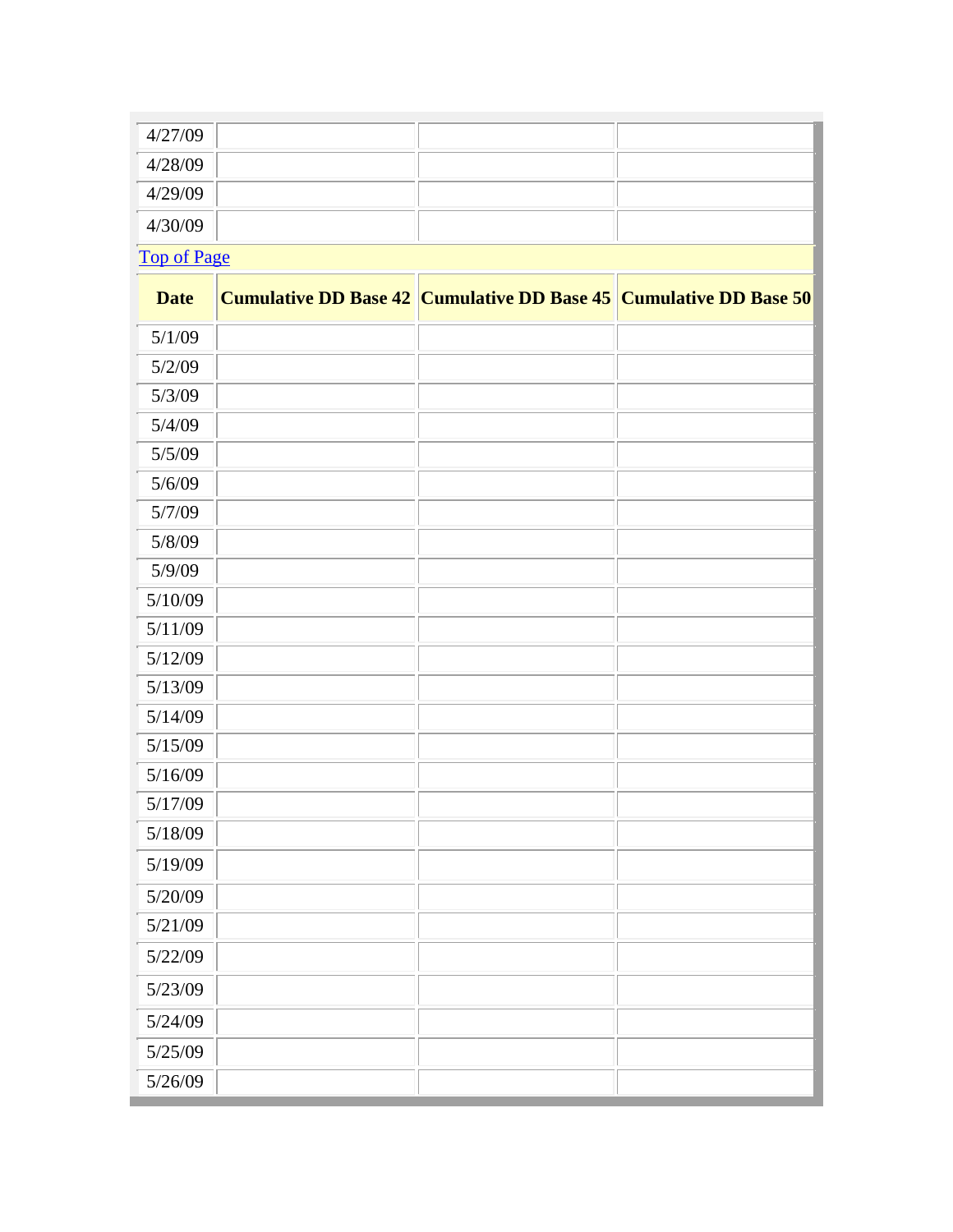| 5/27/09     |  |  |  |
|-------------|--|--|--|
| 5/28/09     |  |  |  |
| 5/29/09     |  |  |  |
| 5/30/09     |  |  |  |
| 5/31/09     |  |  |  |
| Top of Page |  |  |  |

| <b>Date</b> | <b>Cumulative DD Base 42 Cumulative DD Base 45 Cumulative DD Base 50</b> |  |
|-------------|--------------------------------------------------------------------------|--|
| 6/1/09      |                                                                          |  |
| 6/2/09      |                                                                          |  |
| 6/3/09      |                                                                          |  |
| 6/4/09      |                                                                          |  |
| 6/5/09      |                                                                          |  |
| 6/6/09      |                                                                          |  |
| 6/7/09      |                                                                          |  |
| 6/8/09      |                                                                          |  |
| 6/9/09      |                                                                          |  |
| 6/10/09     |                                                                          |  |
| 6/11/09     |                                                                          |  |
| 6/12/09     |                                                                          |  |
| 6/13/09     |                                                                          |  |
| 6/14/09     |                                                                          |  |
| 6/15/09     |                                                                          |  |
| 6/16/09     |                                                                          |  |
| 6/17/09     |                                                                          |  |
| 6/18/09     |                                                                          |  |
| 6/19/09     |                                                                          |  |
| 6/20/09     |                                                                          |  |
| 6/21/09     |                                                                          |  |
| 6/22/09     |                                                                          |  |
| 6/23/09     |                                                                          |  |
| 6/24/09     |                                                                          |  |
| 6/25/09     |                                                                          |  |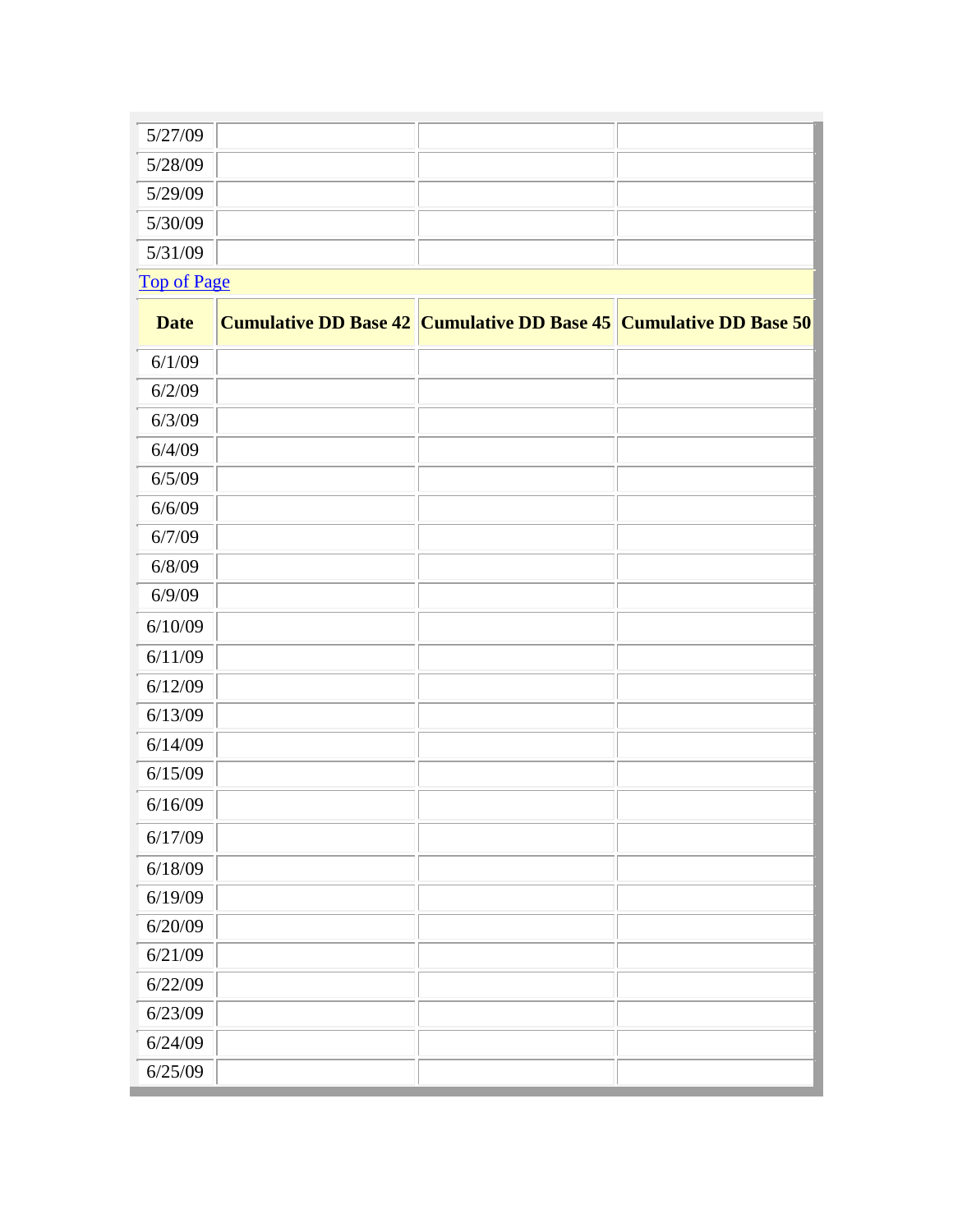| 6/26/09 |  |  |
|---------|--|--|
| 6/27/09 |  |  |
| 6/28/09 |  |  |
| 6/29/09 |  |  |
| 6/30/09 |  |  |

[Top of Page](http://www.agbioresearch.msu.edu/tnrc/weather2009.htm#weathertop)

| <b>Date</b> | Cumulative DD Base 42 Cumulative DD Base 45 Cumulative DD Base 50 |  |
|-------------|-------------------------------------------------------------------|--|
| 7/1/09      |                                                                   |  |
| 7/2/09      |                                                                   |  |
| 7/3/09      |                                                                   |  |
| 7/4/09      |                                                                   |  |
| 7/5/09      |                                                                   |  |
| 7/6/09      |                                                                   |  |
| 7/7/09      |                                                                   |  |
| 7/8/09      |                                                                   |  |
| 7/9/09      |                                                                   |  |
| 7/10/09     |                                                                   |  |
| 7/11/09     |                                                                   |  |
| 7/12/09     |                                                                   |  |
| 7/13/09     |                                                                   |  |
| 7/14/09     |                                                                   |  |
| 7/15/09     |                                                                   |  |
| 7/16/09     |                                                                   |  |
| 7/17/09     |                                                                   |  |
| 7/18/09     |                                                                   |  |
| 7/19/09     |                                                                   |  |
| 7/20/09     |                                                                   |  |
| 7/21/09     |                                                                   |  |
| 7/22/09     |                                                                   |  |
| 7/23/09     |                                                                   |  |
| 7/24/09     |                                                                   |  |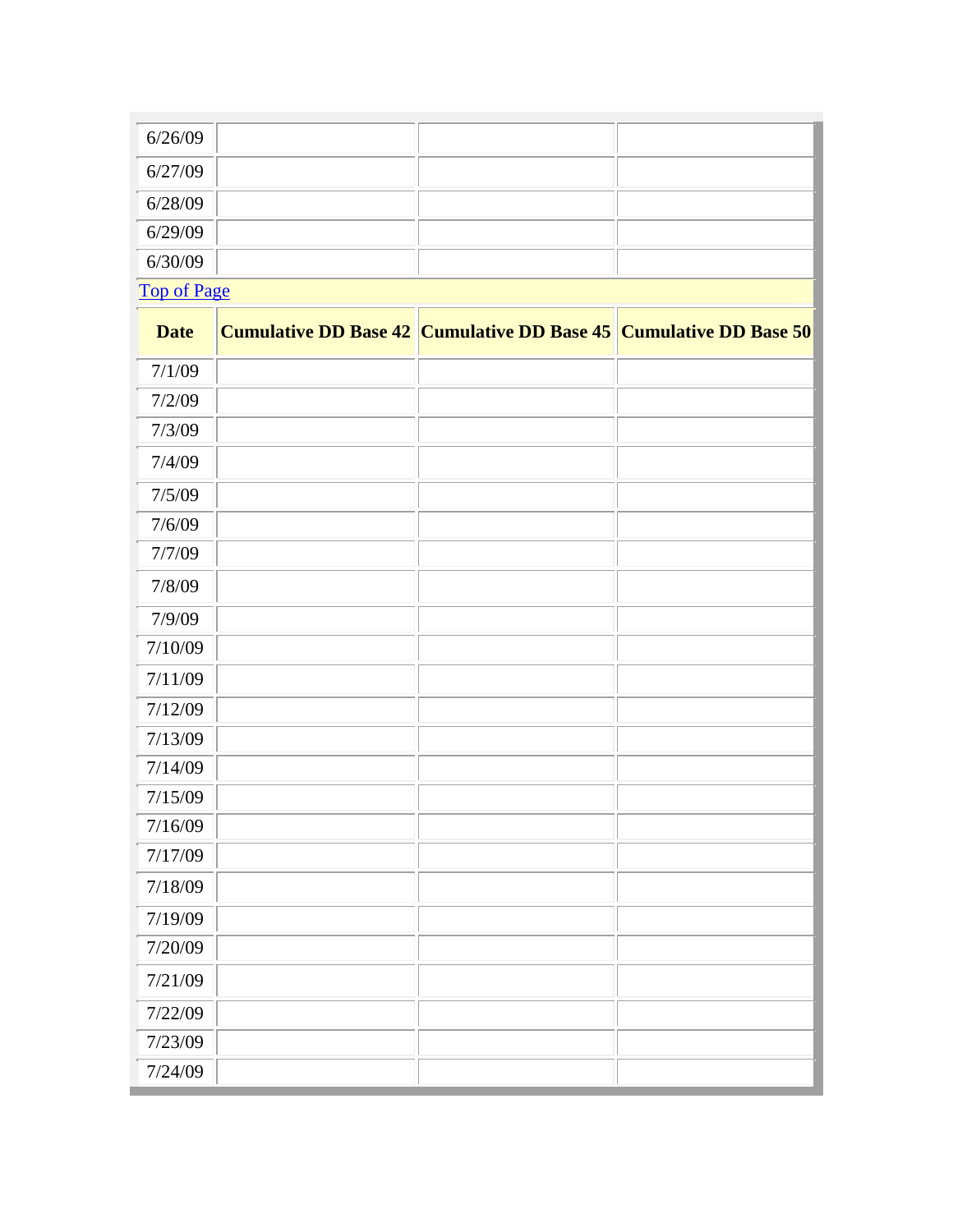| 7/25/09            |  |  |  |
|--------------------|--|--|--|
| 7/26/09            |  |  |  |
| 7/27/09            |  |  |  |
| 7/28/09            |  |  |  |
| 7/29/09            |  |  |  |
| 7/30/09            |  |  |  |
| 7/31/09            |  |  |  |
| <b>Top of Page</b> |  |  |  |

| <b>Date</b> | <b>Cumulative DD Base 42 Cumulative DD Base 45 Cumulative DD Base50</b> |  |
|-------------|-------------------------------------------------------------------------|--|
| 8/1/09      |                                                                         |  |
| 8/2/09      |                                                                         |  |
| 8/3/09      |                                                                         |  |
| 8/4/09      |                                                                         |  |
| 8/5/09      |                                                                         |  |
| 8/6/09      |                                                                         |  |
| 8/7/09      |                                                                         |  |
| 8/8/09      |                                                                         |  |
| 8/9/09      |                                                                         |  |
| 8/10/09     |                                                                         |  |
| 8/11/09     |                                                                         |  |
| 8/12/09     |                                                                         |  |
| 8/13/09     |                                                                         |  |
| 8/14/09     |                                                                         |  |
| 8/15/09     |                                                                         |  |
| 8/16/09     |                                                                         |  |
| 8/17/09     |                                                                         |  |
| 8/18/09     |                                                                         |  |
| 8/19/09     |                                                                         |  |
| 8/20/09     |                                                                         |  |
| 8/21/09     |                                                                         |  |
| 8/22/09     |                                                                         |  |
| 8/23/09     |                                                                         |  |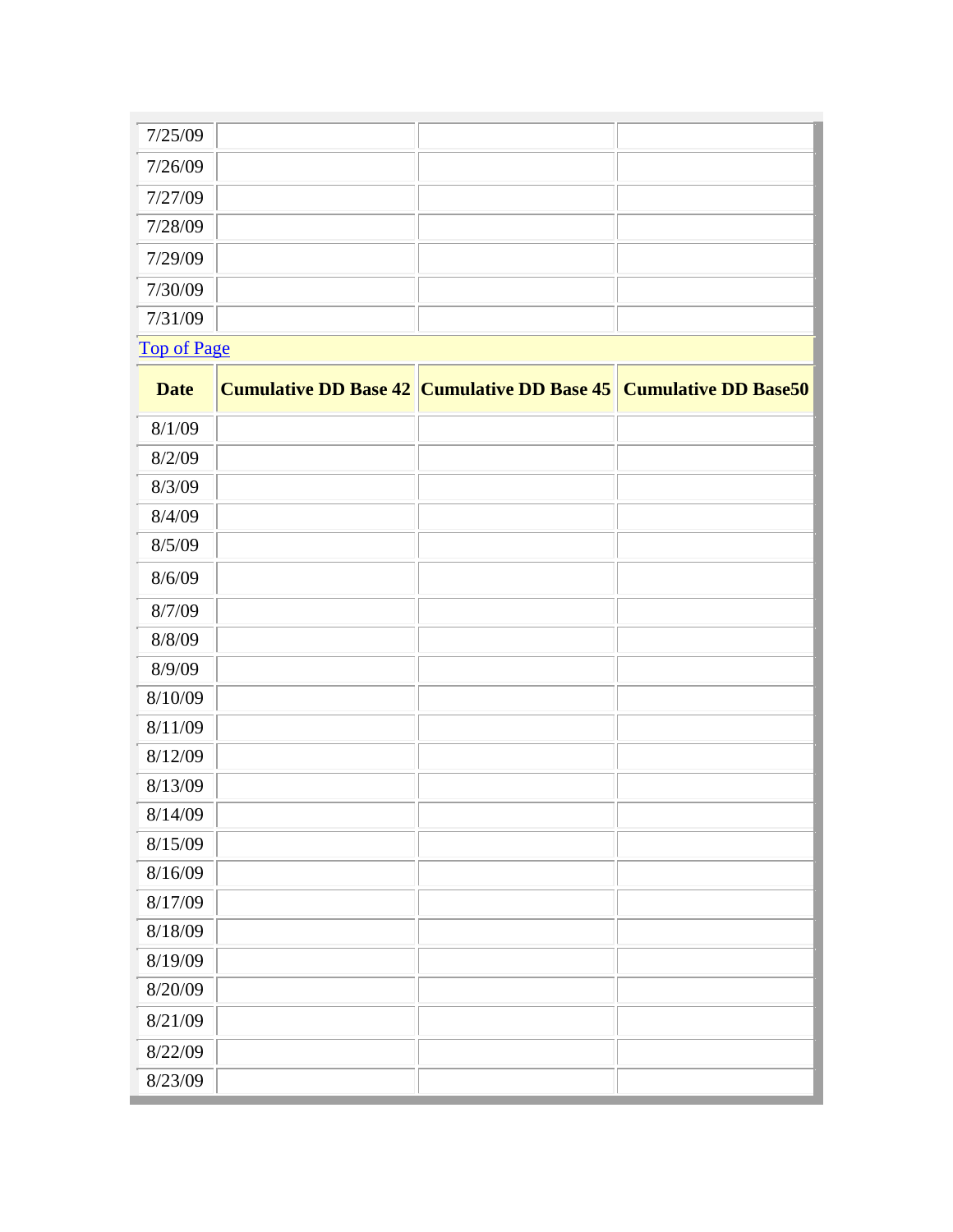| 8/24/09            |  |  |  |
|--------------------|--|--|--|
| 8/25/09            |  |  |  |
| 8/26/09            |  |  |  |
| 8/27/09            |  |  |  |
| 8/28/09            |  |  |  |
| 8/29/09            |  |  |  |
| 8/30/09            |  |  |  |
| 8/31/09            |  |  |  |
| <b>Top of Page</b> |  |  |  |

| <b>Date</b> | <b>Cumulative DD Base 42 Cumulative DD Base 45 Cumulative DD Base 50</b> |  |
|-------------|--------------------------------------------------------------------------|--|
| 9/1/09      |                                                                          |  |
| 9/2/09      |                                                                          |  |
| 9/3/09      |                                                                          |  |
| 9/4/09      |                                                                          |  |
| 9/5/09      |                                                                          |  |
| 9/6/09      |                                                                          |  |
| 9/7/09      |                                                                          |  |
| 9/8/09      |                                                                          |  |
| 9/9/09      |                                                                          |  |
| 9/10/09     |                                                                          |  |
| 9/11/09     |                                                                          |  |
| 9/12/09     |                                                                          |  |
| 9/13/09     |                                                                          |  |
| 9/14/09     |                                                                          |  |
| 9/15/09     |                                                                          |  |
| 9/16/09     |                                                                          |  |
| 9/17/09     |                                                                          |  |
| 9/18/09     |                                                                          |  |
| 9/19/09     |                                                                          |  |
| 9/20/09     |                                                                          |  |
| 9/21/09     |                                                                          |  |
| 9/22/09     |                                                                          |  |